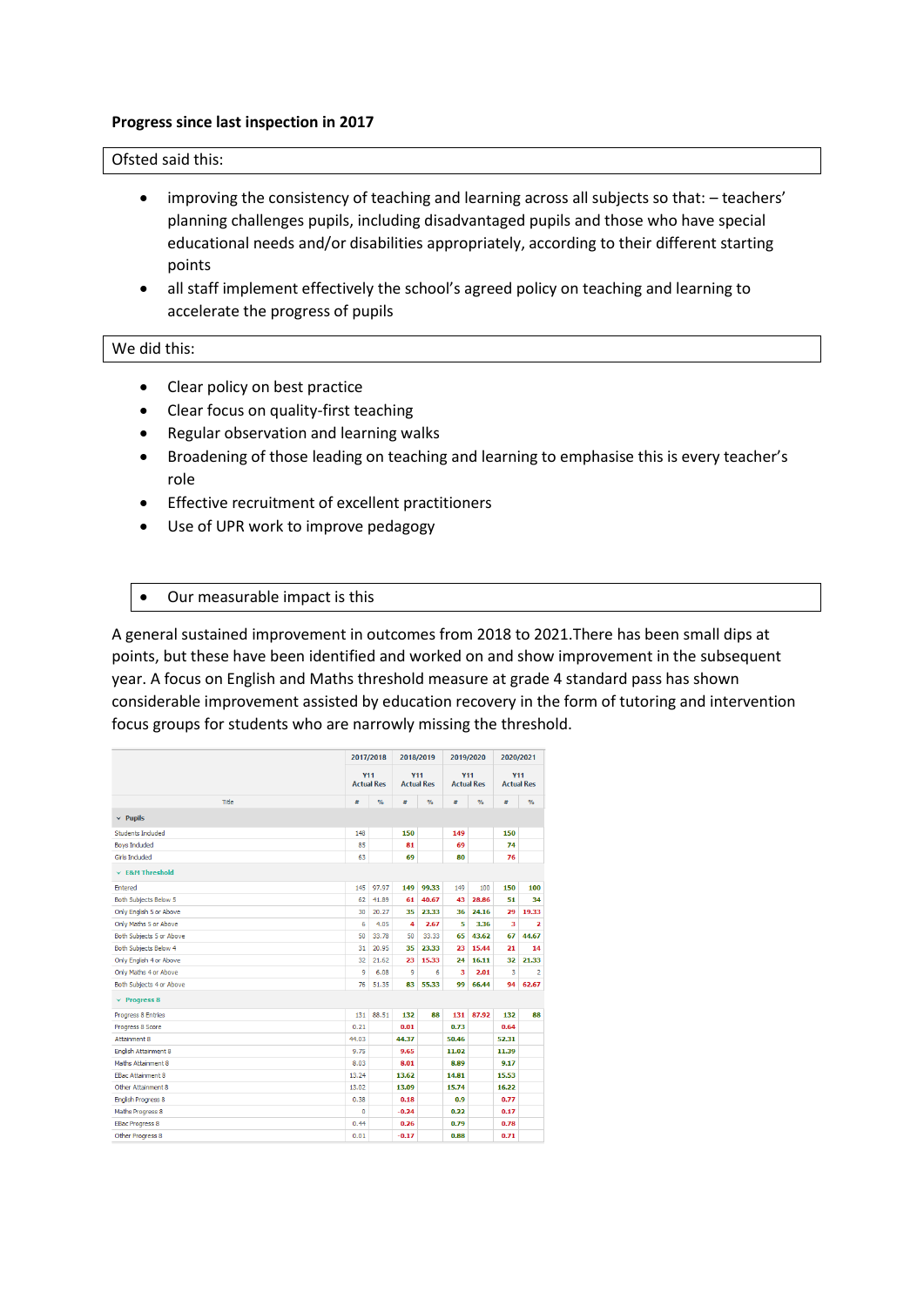Areas of concern are routinely identified and strategically line managed by SLT to ensure consistent standards across the curriculum and an overall trend of upward results. Geography is an example of an identified area of concern that is now consisting yielding improved outcomes year on year.

| <b>Subject Name</b> | <u>ي</u><br>$\breve{\mathbf{x}}$<br>ৼ<br>2017 | $\mathbf \omega$<br>°<br>⋇<br>⊄<br>৯ৎ<br>2017 | Ņ<br>෨<br>৯ৎ<br>2018 | $\sigma$<br>৯<br>2018 | ∼<br>෨<br>৯ৎ<br>ന<br>201 | ෨<br>৯ৎ<br>2019 | <u>ვ</u><br>Ġ<br>৯<br>2020 | <u>ვ</u><br>෨<br>৯ৎ<br>$\bullet$<br>202 | <b>ვე</b><br>෨<br>৯ৎ<br>2021 |
|---------------------|-----------------------------------------------|-----------------------------------------------|----------------------|-----------------------|--------------------------|-----------------|----------------------------|-----------------------------------------|------------------------------|
| Geography           | 4.84%                                         | 30.65%                                        | 6.25%                | 46.90%                | 17.07%                   | 52.44%          | 33.9                       | 79.66                                   | 45.24                        |

# **Disadvantaged**

|                             | 2017/2018<br><b>Y11</b><br><b>Actual Res</b> |       | 2018/2019<br><b>Y11</b><br><b>Actual Res</b> |               | 2019/2020<br><b>Y11</b><br><b>Actual Res</b> |      | 2020/2021<br><b>Y11</b><br><b>Actual Res</b> |               |
|-----------------------------|----------------------------------------------|-------|----------------------------------------------|---------------|----------------------------------------------|------|----------------------------------------------|---------------|
|                             |                                              |       |                                              |               |                                              |      |                                              |               |
| <b>Title</b>                | #                                            | $\%$  | $\#$                                         | $\frac{9}{6}$ | #                                            | $\%$ | $\#$                                         | $\frac{9}{6}$ |
| $\times$ Progress 8         |                                              |       |                                              |               |                                              |      |                                              |               |
| Progress 8 Entries          | 29                                           | 90.63 | 27                                           | 100           | 21                                           | 100  | 25                                           | 100           |
| Progress 8 Score            | $-0.43$                                      |       | $-0.59$                                      |               | $-0.35$                                      |      | 0.02                                         |               |
| Attainment 8                | 36.42                                        |       | 33.52                                        |               | 37.82                                        |      | 42.6                                         |               |
| <b>English Attainment 8</b> | 8.25                                         |       | 7.96                                         |               | 9.14                                         |      | 9.6                                          |               |
| Maths Attainment 8          | 6.5                                          |       | 5.7                                          |               | 6.86                                         |      | 6.8                                          |               |
| <b>EBac Attainment 8</b>    | 10.7                                         |       | 9.69                                         |               | 10.14                                        |      | 12.2                                         |               |
| Other Attainment 8          | 10.97                                        |       | 10.17                                        |               | 11.68                                        |      | 14                                           |               |
| <b>English Progress 8</b>   | $-0.27$                                      |       | $-0.38$                                      |               | 0.06                                         |      | 0.18                                         |               |
| Maths Progress 8            | $-0.61$                                      |       | $-0.85$                                      |               | $-0.48$                                      |      | $-0.64$                                      |               |
| <b>EBac Progress 8</b>      | $-0.28$                                      |       | $-0.42$                                      |               | $-0.49$                                      |      | 0.09                                         |               |
| Other Progress 8            | $-0.56$                                      |       | $-0.75$                                      |               | $-0.39$                                      |      | 0.28                                         |               |

#### **SEND**

|                           |                                 | 2017/2018     |                                 | 2018/2019     |                                 | 2019/2020     | 2020/2021      |                   |
|---------------------------|---------------------------------|---------------|---------------------------------|---------------|---------------------------------|---------------|----------------|-------------------|
|                           | <b>Y11</b><br><b>Actual Res</b> |               | <b>Y11</b><br><b>Actual Res</b> |               | <b>Y11</b><br><b>Actual Res</b> |               | <b>Y11</b>     | <b>Actual Res</b> |
| <b>Title</b>              | #                               | $\frac{9}{6}$ | #                               | $\frac{9}{6}$ | #                               | $\frac{9}{6}$ | #              | $\frac{9}{6}$     |
| $\times$ Pupils           |                                 |               |                                 |               |                                 |               |                |                   |
| Students Included         | 14                              |               | 17                              |               | 21                              |               | 24             |                   |
| <b>Boys Included</b>      | 13                              |               | 11                              |               | 13                              |               | 15             |                   |
| <b>Girls Included</b>     | $\mathbf{1}$                    |               | 6                               |               | 8                               |               | $\overline{9}$ |                   |
| $\times$ E&M Threshold    |                                 |               |                                 |               |                                 |               |                |                   |
| <b>Entered</b>            | 12                              | 85.71         | 16                              | 94.12         | 21                              | 100           | 24             | 100               |
| Both Subjects Below 5     | 14                              | 100           | 10                              | 58.82         | 17                              | 80.95         | 19             | 79.17             |
| Only English 5 or Above   | $\Omega$                        | $\Omega$      | $\overline{2}$                  | 11.76         | 1                               | 4.76          | $\bf{0}$       | 0                 |
| Only Maths 5 or Above     | $\mathbf 0$                     | Ō             | $\overline{\mathbf{2}}$         | 11.76         | $\mathbf{1}$                    | 4.76          | 0              | $\bf{0}$          |
| Both Subjects 5 or Above  | $\mathbf 0$                     | 0             | 3                               | 17.65         | 2                               | 9.52          | 5              | 20.83             |
| Both Subjects Below 4     | 12                              | 85.71         | 8                               | 47.06         | 13                              | 61.9          | 10             | 41.67             |
| Only English 4 or Above   | $\mathbf{1}$                    | 7.14          | 3                               | 17.65         | 3                               | 14.29         | 7              | 29.17             |
| Only Maths 4 or Above     | $\mathbf{1}$                    | 7.14          | 1                               | 5.88          | $\mathbf{1}$                    | 4.76          | 1              | 4.17              |
| Both Subjects 4 or Above  | $\mathbf 0$                     | o             | 5                               | 29.41         | 4                               | 19.05         | 6              | 25                |
| $\times$ Progress 8       |                                 |               |                                 |               |                                 |               |                |                   |
| Progress 8 Entries        | 9                               | 64.29         | 17                              | 100           | 18                              | 85.71         | 19             | 79.17             |
| Progress 8 Score          | $-0.64$                         |               | $-0.44$                         |               | 0.16                            |               | $-0.09$        |                   |
| Attainment 8              | 17.32                           |               | 32.18                           |               | 27.4                            |               | 35.15          |                   |
| English Attainment 8      | 3.43                            |               | 6.76                            |               | 5.95                            |               | 8              |                   |
| Maths Attainment 8        | 2.71                            |               | 6.35                            |               | 4.95                            |               | 5.75           |                   |
| <b>EBac Attainment 8</b>  | 6.14                            |               | 9.82                            |               | 8.17                            |               | 9.6            |                   |
| Other Attainment 8        | 5.04                            |               | 9.24                            |               | 8.33                            |               | 11.79          |                   |
| <b>English Progress 8</b> | $-1.08$                         |               | $-0.68$                         |               | 0.01                            |               | $-0.06$        |                   |
| Maths Progress 8          | $-0.61$                         |               | $-0.21$                         |               | 0.23                            |               | $-0.34$        |                   |
| <b>EBac Progress 8</b>    | $-0.02$                         |               | $-0.09$                         |               | 0.44                            |               | $-0.08$        |                   |
| Other Progress 8          | $-0.99$                         |               | $-0.79$                         |               | $-0.08$                         |               | 0.05           |                   |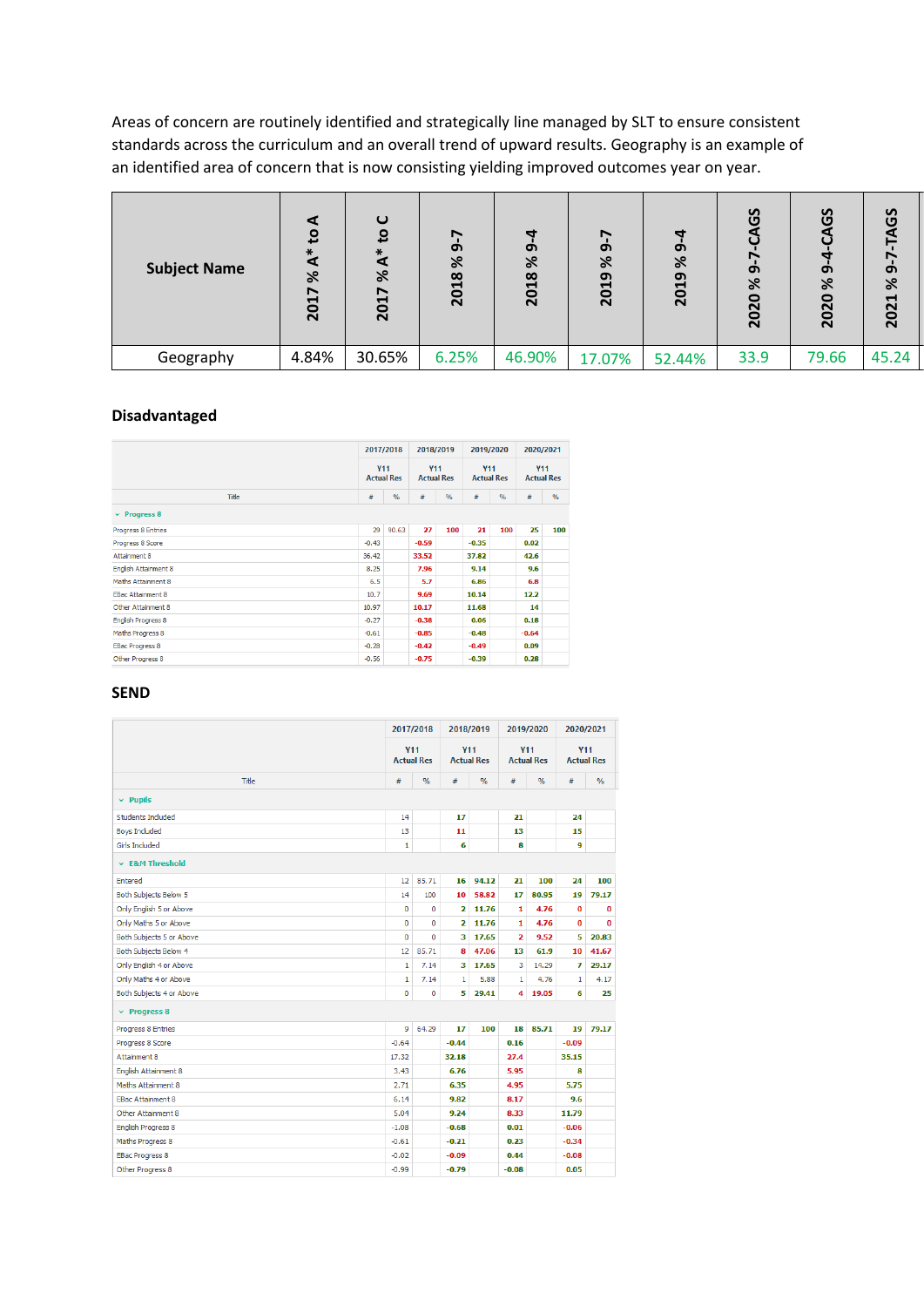From 2017 to 2018 there is consistent improvement for SEND students. This improvement did continue thought out the pandemic in 2019 but our figures do show a small impact on this group in 2019 for example P8 dropped from 0.16 in 2020 to -0.09 in 2021 .This was result of cumulative effects of the pandemic .We do believe our supportive approach to our SEND students during the pandemic by keeping both of our SEND resource areas fully open and staffed and connecting with our students via all available means kept the impact of the pandemic as minimal as possible for our SEND students.

## Ofsted said this

• pupils with low numeracy skills are quickly identified and appropriate actions are taken.

# We did this:

Our measurable impact is this

Attainment 8 for pupils with KS2 maths results lower that a test level 4 or scaled scores lower than 100 has increased significantly and steadily over the last 3 years.

|                    | 2018/2019<br><b>Y11</b><br><b>Actual Res</b> |      |                                 | 2019/2020     | 2020/2021  |                   |
|--------------------|----------------------------------------------|------|---------------------------------|---------------|------------|-------------------|
|                    |                                              |      | <b>Y11</b><br><b>Actual Res</b> |               | <b>Y11</b> | <b>Actual Res</b> |
| Title              | #                                            | $\%$ | #                               | $\frac{9}{6}$ | #          | $\%$              |
| Maths Attainment 8 | 2.8                                          |      | 4.48                            |               | 5.33       |                   |

## Ofsted said this:

Sixth-form outcomes continue to improve for students studying traditional A-level courses and vocational courses, by: – ensuring that teachers plan effective lessons to challenge and deepen students' knowledge and understanding.

# We did this:

Our measurable impact is this

The table below shows consistent and upward performance in outcomes for A level and vocational qualifications from 2019-2021.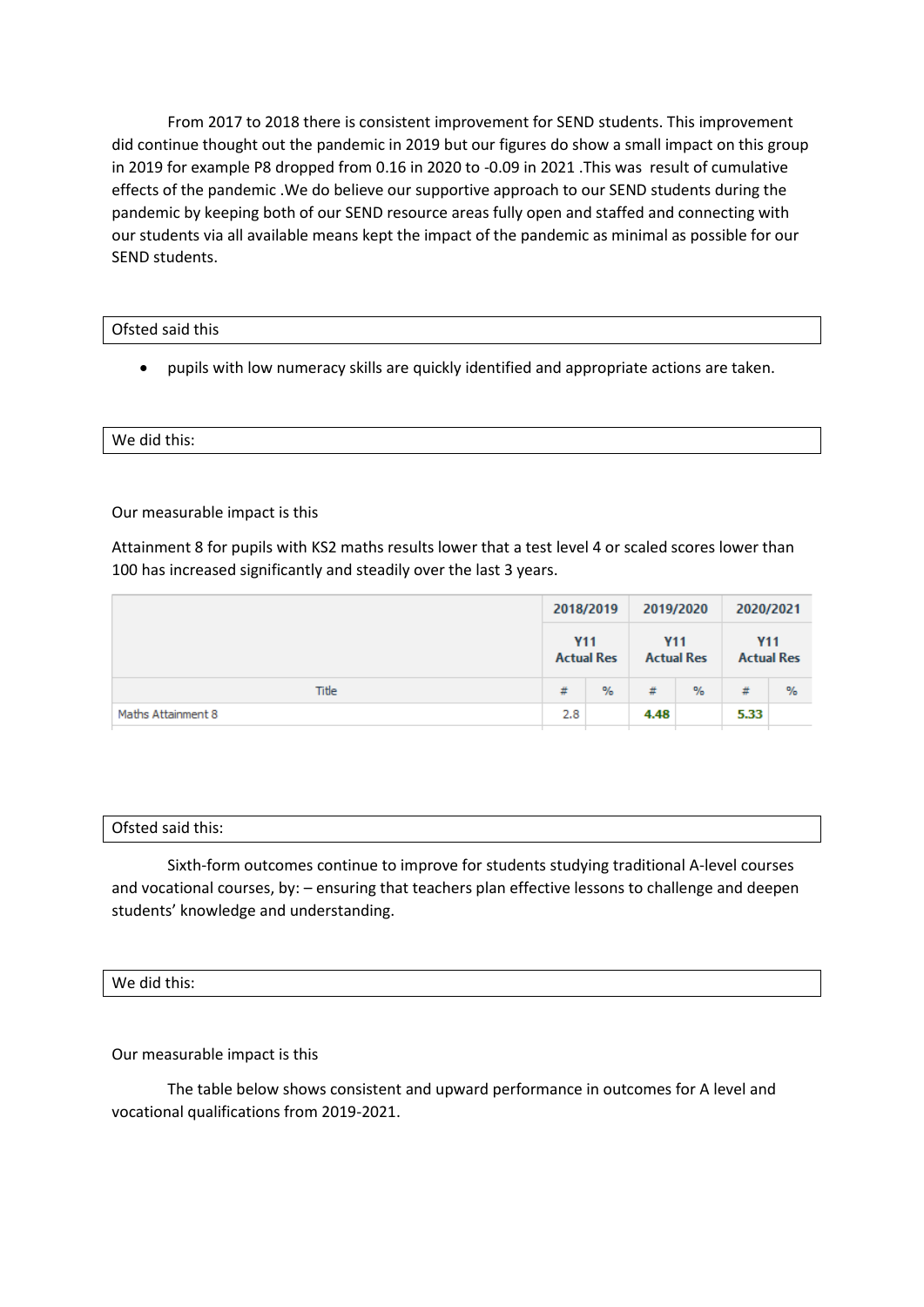|                    | 2018/2019<br><b>Y13</b><br><b>Actual Res</b> |       | 2019/2020  |                   | 2020/2021                       |       |  |
|--------------------|----------------------------------------------|-------|------------|-------------------|---------------------------------|-------|--|
|                    |                                              |       | <b>Y13</b> | <b>Actual Res</b> | <b>Y13</b><br><b>Actual Res</b> |       |  |
| Title              | #<br>%                                       |       | #          | %                 | #                               | $\%$  |  |
| $\times$ Summary   |                                              |       |            |                   |                                 |       |  |
| <b>All Entries</b> | 84                                           |       | 92         |                   | 129                             |       |  |
| A* to A Entries    | 15                                           | 17.86 | 33         | 35.87             | 47                              | 36.43 |  |
| A* to B Entries    | 40                                           | 47.62 | 54         | 58.7              | 80                              | 62.02 |  |
| A* to C Entries    | 63                                           | 75    | 75         | 81.52             | 103                             | 79.84 |  |
| A* to D Entries    | 77                                           | 91.67 | 88         | 95.65             | 124                             | 96.12 |  |
| A* to E Entries    | 83                                           | 98.81 | 92         | 100               | 128                             | 99.22 |  |

A Levels make up the majority of our sixth form courses and again show consistent and upward performance in outcomes for A level 2019-2021.More students are taking A level courses year on year, with more students achieving 3+ A levels grades A\*-E year on year .Most importantly the improved effectiveness of teaching has ensured more students are achieving AAB with 2 faciliting subjects and the overall A Level APS has improved year on year in order to make out target of a B grade, leading to greatly improved destinations at KS5.

|                                  |         | 2018/2019                       | 2019/2020 |                   | 2020/2021                       |       |  |  |  |  |
|----------------------------------|---------|---------------------------------|-----------|-------------------|---------------------------------|-------|--|--|--|--|
|                                  |         | <b>Y13</b><br><b>Actual Res</b> | Y13       | <b>Actual Res</b> | <b>Y13</b><br><b>Actual Res</b> |       |  |  |  |  |
| Title                            | %<br>#  |                                 | #         | $\%$              | #                               | $\%$  |  |  |  |  |
| $\times$ A Level                 |         |                                 |           |                   |                                 |       |  |  |  |  |
| A Level Students                 | 23      |                                 | 25        |                   | 36                              |       |  |  |  |  |
| A Level APS (Per Entry)          | 31.79   |                                 | 37.34     |                   | 38.8                            |       |  |  |  |  |
| A Level Value Added              | $-0.13$ |                                 | 0.42      |                   | 0.63                            |       |  |  |  |  |
| A level $3+$ A levels $A^*$ -E   | 14      | 60.87                           | 21        | 84                | 29                              | 80.56 |  |  |  |  |
| A level 2+ A levels A*-E         | 21      | 91.3                            | 24        | 96                | 32                              | 88.89 |  |  |  |  |
| A level AAB with 2 Facilitating: | 1       | 6.25                            | 6         | 25                | 8                               | 24.24 |  |  |  |  |
| <b>A Level Entries</b>           | 62      |                                 | 72        |                   | 100                             |       |  |  |  |  |

In 2020 in order to deepen students' knowledge and prepare them for greater choice of destinations post 16 we introduced the Extended project, led by our 'outstanding' RE department. Student participation in this successful project has grown year on years to 61% as has the proportion of top A\*Grades.